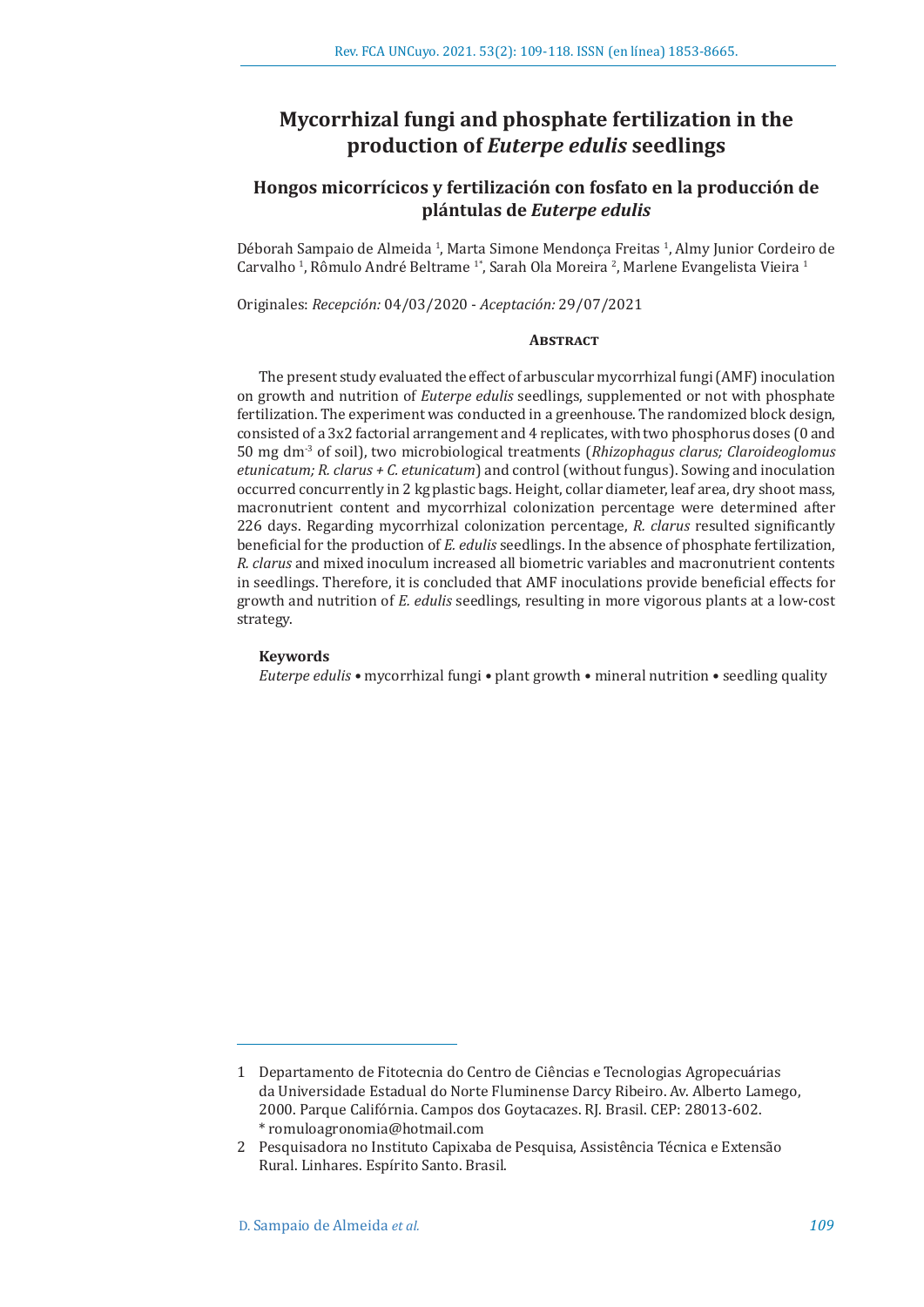#### **Resumen**

El presente estudio evaluó el efecto de la inoculación de hongos micorrízicos arbusculares (AMF) en el crecimiento y la nutrición de plántulas de *Euterpe edulis* en ausencia y presencia de fertilización con fosfato. El experimento se realizó en invernadero. El diseño de bloques al azar, consistió en un arreglo factorial 3x2, con 4 repeticiones, dos dosis de fósforo (0 y 50 mg dm-3 de suelo), dos tratamientos microbiológicos (*Rhizophagus clarus*; *Claroideoglomus etunicatum*; *R. clarus* + *C. etunicatum*) y un testigo (sin hongos). La siembra y la inoculación ocurrieron simultáneamente en bolsas de plástico de 2 kg. Después de 226 días, se determinó altura, diámetro de cuello, área foliar, masa seca del brote, el contenido de macronutrientes y el porcentaje de colonización micorrízica. *R. clarus* resultó superior, considerándose entonces una especie fúngica beneficiosa para las plántulas de *E. edulis*. En ausencia de fertilización con fosfato, *R. clarus* y el inóculo mixto aumentaron todas las variables biométricas en comparación con el testigo. Además, se observó un aumento en el contenido de macronutrientes en las plántulas.

#### **Palabras clave**

*Euterpe edulis •* hongos micorrízicos • crecimiento de la planta • nutrición mineral • calidad de plántulas

#### **INTRODUCTION**

*Euterpe edulis* is a palm species, native to Brazil, that grows in the Northeastern, Midwestern, Southeastern and Southern regions, predominantly in the Cerrado and Atlantic Forest biomes (11). These biomes are part of 35 worldwide biodiversity hotspots, being a priority for the biodiversity conservation process (13).

Palm trees have suffered a predatory and, in most cases, illegal form of exploitation. Even though a sustainable plan is included in the Official List of Brazilian Species Threatened with Extinction since 2008, drastic reductions in its populations have been reported (14).

*E. edulis*, popularly known as Juçara, is a symbolic species of the Atlantic Forest with ecological, cultural, and economic value (6). Brazil outstands as the largest producer and exporter of canned hearts of palm worldwide. In addition to heart of palm, Juçara also produces rounded fruits, with bright black colored pulp covering the seeds that, after pulping, is freshly consumed or used for different types of drinks, ice cream, sweets and sauces (6). Palm fruit pulp has high nutritional value, with considerable content of proteins, sugars, fibers, and a lipid fraction with high content of polyunsaturated fatty acids, oleic acid, low content of saturated lipids and high content of phenolic compounds (4).

The sustainable exploitation of Juçara has been stimulated by pulp production, product with similar properties to *Euterpe oleraceae* Açaí pulp (23) has aroused the interest of the food industry, increasing the demand for seedlings, representing up to 73% of the costs of Juçara palm production (6). Studies on planting, management and seedling production techniques, as well as ecology and plant growth dynamics, are required for sustainable exploration and reintroduction of the species in its habitat (15).

Among seedling production techniques, inoculation with arbuscular mycorrhizal fungi (AMF) has proved strategic to produce Juçara palm seedlings in nurseries (Sgrott *et al.*, 2012; Moreira *et al.*, 2016). Inoculation of seedlings with mycorrhizal fungus usually results in rapid plant growth, with greater absorption of nutrients and enhanced tolerance to environmental stresses after field transplantation (16, 17).

Although records have shown positive effects of mycorrhizal inoculation on Juçara palm seedlings, no study has yet shown the effect of phosphorus (P) doses on plant initial growth and nutritional status. However, AMF colonization and efficiency are influenced by the availability of this nutrient in the soil (23).

In this sense, Souza *et al.* (2011) suggested that studies aiming to obtain higher plant absorption efficiency and mycorrhizal symbiosis under low P availability, are essential to ensure sustainability of the Brazilian agribusiness. Thus, this work aimed to evaluate the effect of AMF inoculation on growth and nutrition of Juçara palm seedlings, with and without phosphate fertilization, verifying technical applicability in the production of Juçara palm seedlings.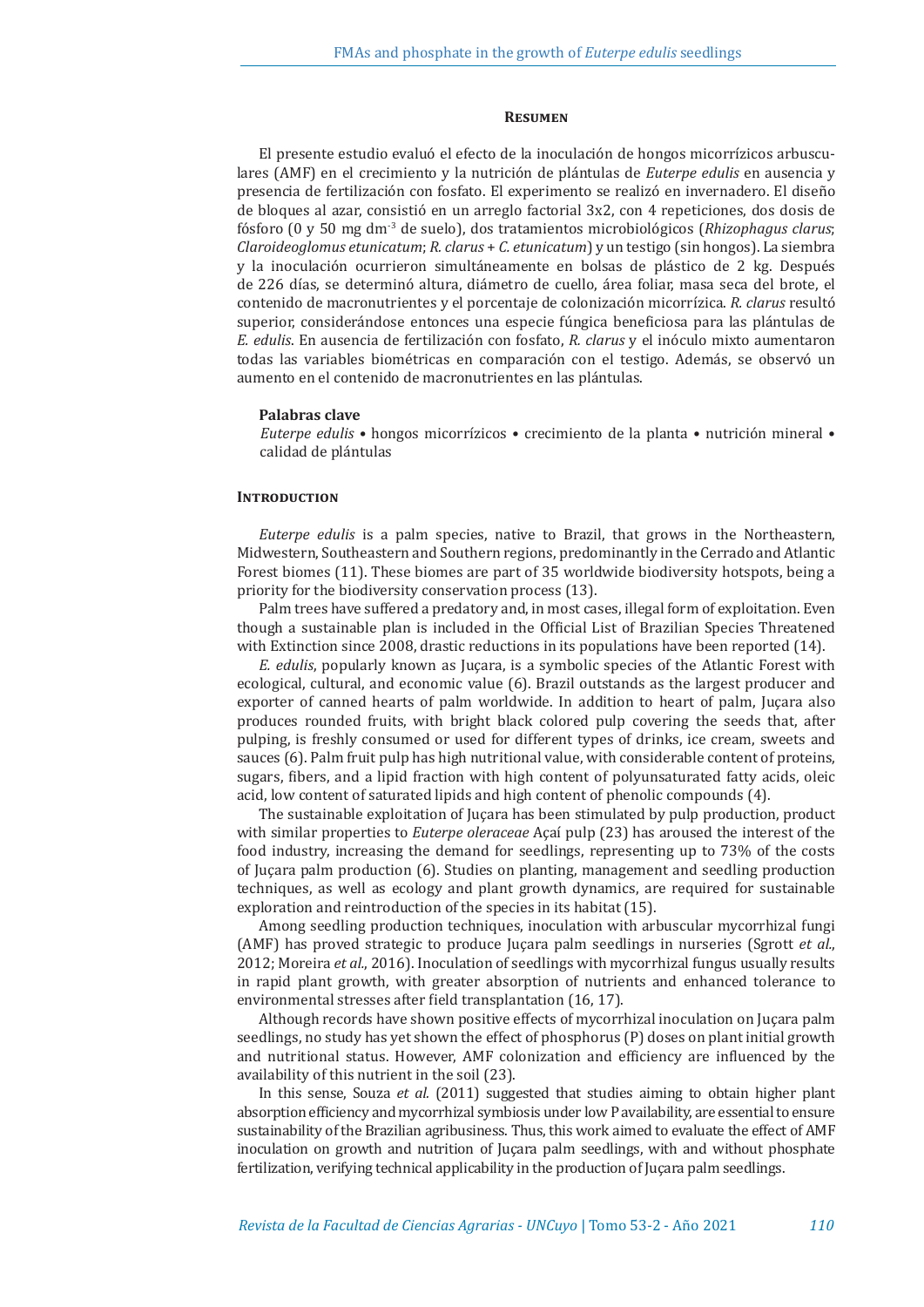#### **Material and methods**

#### **Experimental location and substrate preparation**

The experiment was conducted in a greenhouse at the Federal University of Espírito Santo, municipality of Alegre, State of Espírito Santo, Brazil, (20°47'1" S, 41°36'56" W, 640 m a. s. l.), between April and December 2018. Arbuscular mycorrhizal fungi (AMF) species *Rhizophagus clarus* Nicolson & Schenck and *Claroideoglomus etunicatum* Becker & Gerd, were obtained from the inoculum bank of the Soil Microbiology Sector - Laboratory of Soils, "Darcy Ribeiro" State University of Northern Rio de Janeiro (UENF), municipality of Campos dos Goytacazes-RJ, Brazil. Inocula were multiplied in association with *Brachiaria brizantha* for 90 days and grown in 5-kg capacity pots filled with previously sterilized soil.

For sowing, *B. brizantha* seeds were disinfected in 0.5% hypochlorite solution for 15 minutes and washed with deionized water four consecutive times. After 90 days, shoots were cut and pots were covered with kraft paper bags without irrigation for 30 days, facilitating fungi sporulation. Subsequently, soil mixture holding colonized roots and AMF spores was kept in cold chamber at 4°C until the experiment was conducted.

The substrate constituted a mixture of soil (collected at 0-20 cm depth, sieved in 2 mm mesh), and sand at 1: 2 ratio  $(v/v)$ . Subsequently, this substrate was sterilized twice in autoclave (121°C for one hour), eliminating native fungi. After sterilization, chemical analysis of the substrate was carried out at the Laboratory of Soil Analysis, Federal Rural University of Rio de Janeiro (UFRRJ), campus of Campos dos Goytacazes-RJ. Table 1 shows substrate chemical characteristics.

### **Table 1.** Substrate chemical analysis after sterilization. **Tabla 1.** Análisis químico del sustrato esterilizado.

| pH     | 0 <sub>M</sub> | D | $\mathbf{v}$<br>л | Cа            | Mg             | Na   | Al  | $H + Al$                 | SB  | <b>CTC</b>      | Fe   | $\sqrt{2}$<br>Cu | $\sim$<br>Zn       | Mn   |
|--------|----------------|---|-------------------|---------------|----------------|------|-----|--------------------------|-----|-----------------|------|------------------|--------------------|------|
| $Ha$ O | $g \, dm^{-3}$ |   | $mg \, dm^{-3}$   |               | cmol $dm^{-3}$ |      |     |                          |     | $mg \, dm^{-3}$ |      |                  |                    |      |
| 6.3    | 16.4           | b | 50,0              | $\alpha$<br>ᆦ | 1.0            | 0,09 | 0.0 | $\sqrt{2}$<br><b>1.L</b> | J.L | J.I             | 42.5 | 0.6              | $\sim$ $\sim$<br>. | 89.1 |

OM = Organic matter. / OM = Materia orgánica.

P doses were applied with  $KH_{2}PO_{4}$ . Alternatively, Potassium (K) was increased to 113 mg dm<sup>-3</sup> by supplying  $K_2SO_4$  in treatments without P. After fertilization, the substrate was transferred to plastic bags and incubated for 45 days. After this period, P analysis was performed in all treatments with Mehlich<sup>-1</sup> extractor, obtaining the following results: 6 and 36 mg dm-3 for P doses of 0 and 50 mg dm-3 respectively.

#### **Inoculum preparation, inoculation and seed germination**

*E. edulis* seeds were obtained from the processing of Juçara palm fruits, from the Pedro Menegardo Bortolotti industry located at São Vicente, rural area of Rio Novo do Sul-ES, Brazil.

On 05/22/2018, three seeds were sown at approximately one centimeter depth. Concomitantly, in treatments having AMF, 30  $cm<sup>3</sup>$  bag<sup>-1</sup> were inoculated, at approximately 5 cm depth. Control treatment received no inoculation.

The experiment followed a randomized block design, 2x4 factorial arrangement and four replicates, three microbiological treatments with *Rhizophagus clarus* and *Claroideoglomus etunicatum,* mixed inoculum (*Rhizophagus clarus + Claroideoglomus etunicatum*) and control without AMF, in the absence and presence of  $P(50 \text{ mg kg}^{-1})$ .

According to greenhouse temperature and humidity conditions, daily irrigations maintained almost constant substrate moisture. At 102 days after sowing, thinning was performed, leaving two seedlings per seedling bag. Concomitantly, at 81, 116 and 151 days after sowing, 20 mg dm<sup>-3</sup> nitrogen (N), as ammonium nitrate (NH<sub>4</sub>NO<sub>3</sub>) was applied to all treatments. Later, at 171, 185 and 203 days after sowing, Hoagland and Arnon (1950) nutrient solution without P, was also added.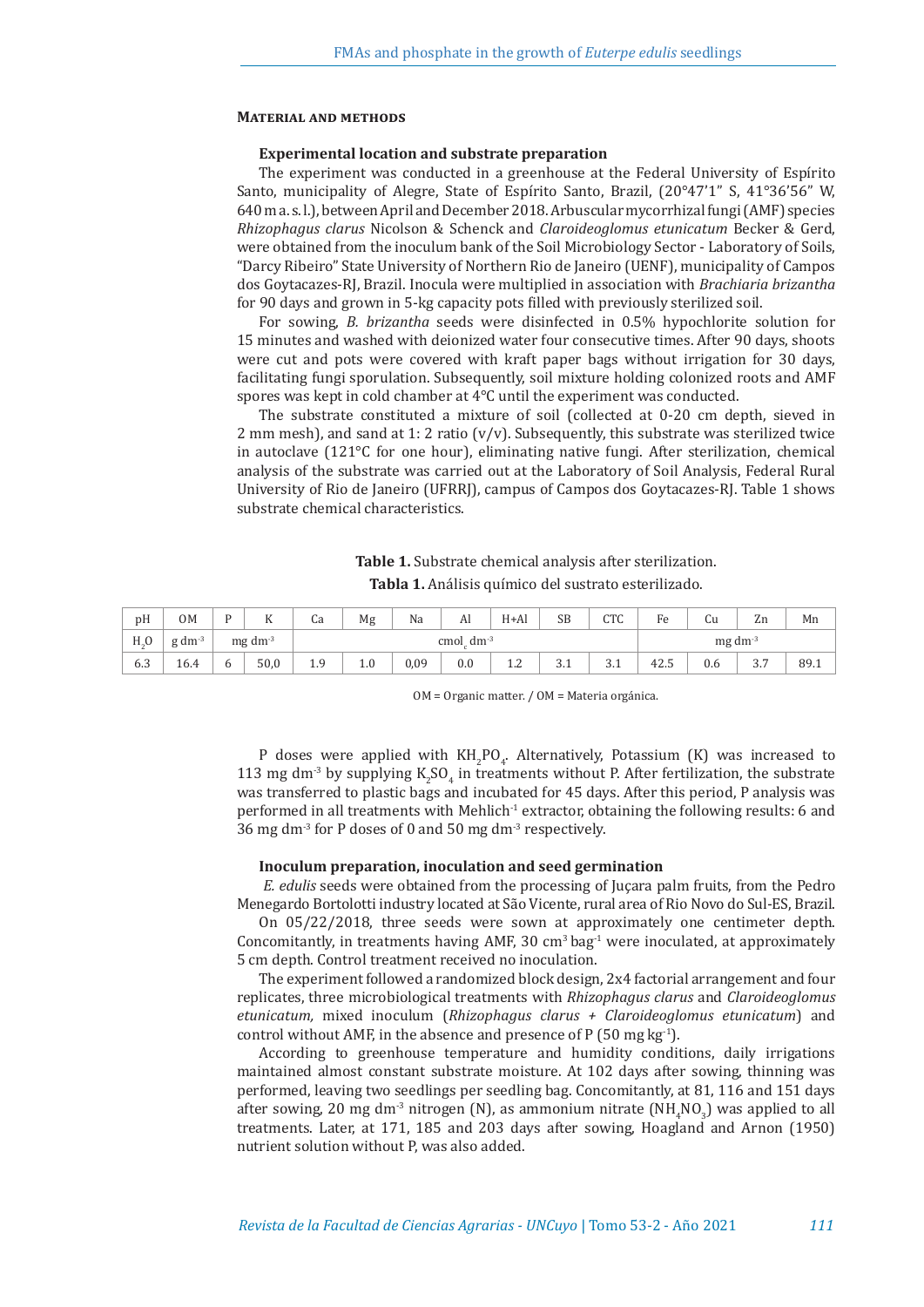#### **Chemical, biometric and quality analysis of seedlings**

At 226 days after sowing, concluding the experiment, leaf area (LA) was measured with a leaf area meter (model LI-3100 LICOR, Lincoln, NE, USA). Subsequently, shoots were packed in paper bags and placed in a forced-air ventilation oven at  $70^{\circ}$ C for 7 days until constant mass. Then, dry shoot mass (DSM) was determined using a digital scale ( $\pm$  0.001)). Later, the material was crushed in a Wiley mill (20 mesh sieve), and hermetically packed in sealed plastic tubes. Finally, macronutrient levels were determined by chemical analysis.

 N was determined after sulfuric digestion, by the method of Nessler (5). P, K, calcium (Ca), magnesium (Mg) and sulfur (S) levels were determined using Shimadzu® plasma (ICPE-9000) after digestion with  $\text{HNO}_3$  and  $\text{H}_2\text{O}_2$ , in an open digestion system (17). Nutrient contents were calculated by multiplying nutrient concentrations by the respective dry shoot mass.

Fragments of the finest roots were collected and stored in 50% ethyl alcohol for later determination of mycorrhizal colonization percentage according to Koske and Gemma (1989), and adapted by Sgrott *et al.* (2012), since according to these authors, the original method resulted in dark roots impairing proper visualization of fungal structures. The method was applied as follows: 1) roots were immersed in 10% KOH solution for 72 hours (solution change every 24 hours); 2) roots immersed in KOH were placed in water bath at 90°C for 60 minutes; 3) roots were washed under tap water and immersed in alkaline  $H_2O_2$  solution for 30 minutes; 4) after washing, roots were placed in 1% HCl solution for 20 minutes; 5) After removing HCl, roots were covered with 0.05% trypan blue solution and left for another 60 minutes in water bath  $(90^{\circ}C)$ ; 6) roots were kept in distilled water at 4°C until analysis. To verify root colonization, ten (10) segments of thin roots of approximately 1 cm were placed by tweezers after staining on the slide. A few drops of PVLG (polyvinyl-lacto-glycerol) were added and covered with cover slip. Then, samples were observed with a 100x optical microscope, evaluating fungal structures (hyphae, arbuscules and vesicles) based on Giovanetti and Moose (1980).

Data obtained were compared by ANOVA, and Tukey test at 5%, using the SANEST software (27).

#### **Results and discussion**

#### **Mycorrhizal colonization percentage**

Mycorrhizal colonization (%) of Juçara palm roots was significantly affected by fungus and P doses. Colonization ranged from 18.33% for treatment with *C. etunicatum* at 50 mg dm<sup>-3</sup> P, to 58.33% for treatment with *R. clarus* at 0 mg dm-3 P. Mycorrhizal colonization was not detected in control treatments, assuring any undesired contamination (table 2).

**Table 2.** Mycorrhizal colonization percentage of Juçara palm seedlings as a function of arbuscular mycorrhizal fungi (AMF) and phosphorus (P) content at 226 days after sowing.

**Tabla 2.** Porcentaje de colonización micorrízica de plántulas de palma Juçara en función de hongos micorrízicos arbusculares (AMF) y fertilización con fósforo 226 días después de la siembra.

|                        | <b>Treatments</b>   |                        |                      |         |       |  |  |  |  |  |
|------------------------|---------------------|------------------------|----------------------|---------|-------|--|--|--|--|--|
| P doses<br>$(mg dm-3)$ | IN <sub>0</sub>     | IN2<br>IN <sub>1</sub> |                      | IN3     | Mean  |  |  |  |  |  |
|                        | $\frac{0}{0}$       |                        |                      |         |       |  |  |  |  |  |
| $\theta$               | 0.00 <sub>b</sub> A | 58.33aA                | 0.00 <sub>b</sub> B  | 55.00aA | 28.33 |  |  |  |  |  |
| 50                     | 0.00cA              | 40.00aB                | 18.33 <sub>b</sub> A | 35.00aB | 23.33 |  |  |  |  |  |
| Average                | 0.00<br>49.17       |                        | 9.17                 | 45.00   | 25.83 |  |  |  |  |  |
| CV(%)                  | 12.91               |                        |                      |         |       |  |  |  |  |  |

IN1 = *Rhizophagus clarus*; IN2 = *Claroideoglomus etunicatum*; IN3 = mixed inoculum (*Rhizophagus clarus* + *Claroideoglomus etunicatum*); IN0 = control, without fungus. Different lowercase letter in rows (AMF) and uppercase in columns (P doses) show statistical differences by Tukey test (P < 0.05).

IN1 = *Rhizophagus clarus*; IN2 = *Claroideoglomus etunicatum*; IN3 = inóculo mixto (*Rhizophagus clar*us + *Claroideoglomus etunicatum*); IN0 = control, sin hongos. Distimtas letras minúsculas en filas (AMF) y mayúsculas en columnas (P doses) muestran diferencias significativas según la prueba de Tukey (P < 0,05).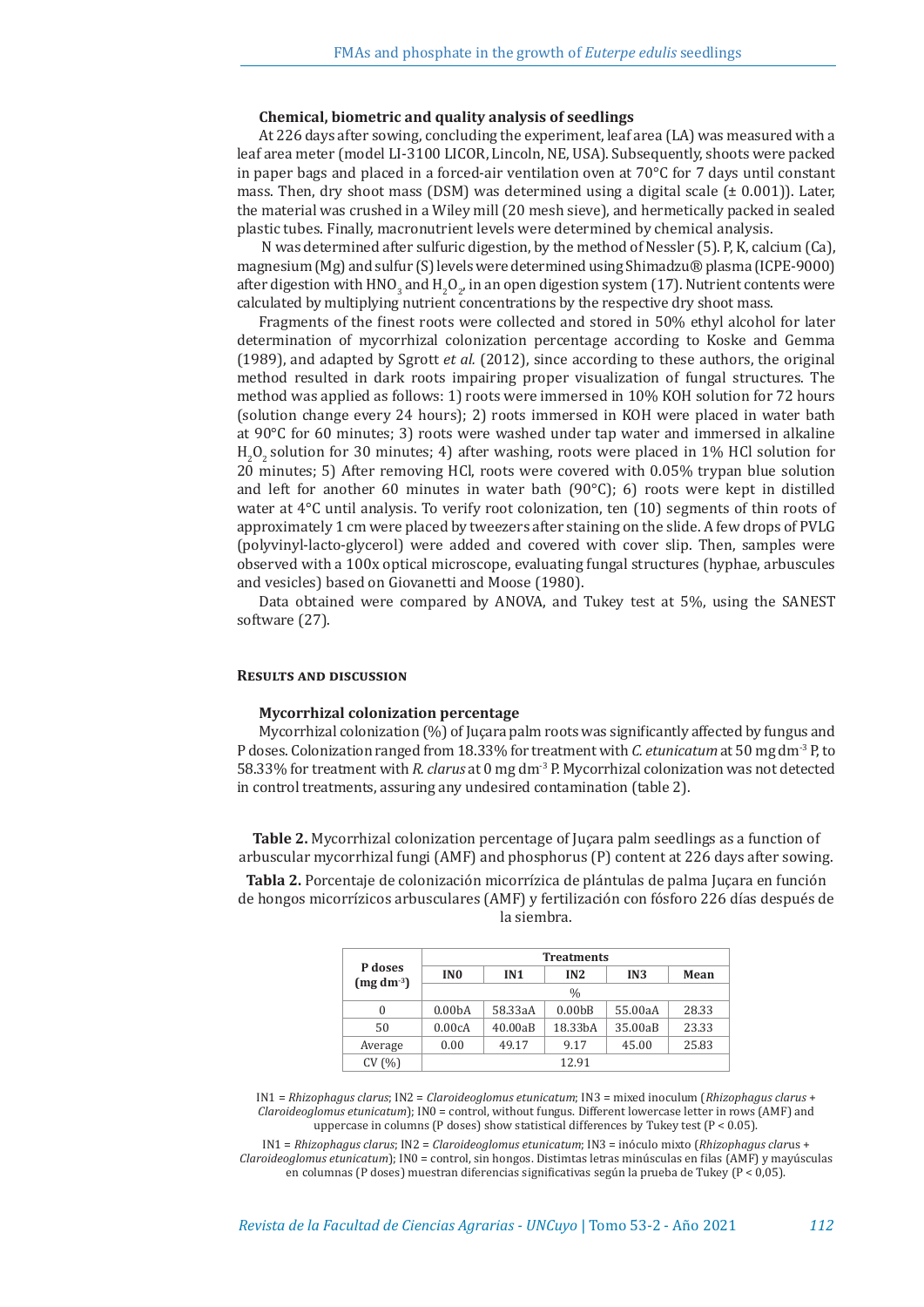At 0 mg dm-3 P, no mycorrhizal colonization occurred with *C. etunicatum*, suggesting that this isolate causes no infection in Juçara palm roots under low P availability. In fact, *C. etunicatum* structures were only detected under 50 mg dm-3 P (table 2, page 112). On the contrary, treatments with *R. clarus* and mixed inoculum showed higher colonization rates without phosphate fertilization and lower colonization when P was added to the soil. Decreasing mycorrhizal colonization percentage with increased P is normal, and, in many cases related to plant nutritional status (3).

Previously, Sgrott *et al.* (2012) and Moreira *et al.* (2016) had reported difficulty in quantifying mycorrhizal colonization in Juçara palm seedlings due to the anatomical characteristics of *E. edulis* roots. Moreira *et al.* (2016) stated that studies aiming at identifying AMF in *E. edulis* roots should consider longer seedling cultivation times. Following this recommendation, this study postponed evaluations over six months after inoculation, achieving effective mycorrhizal colonization percentages between 18 and 58%, depending on fungal isolates and P doses applied. Root colonization percentages of palm species reported in the literature range from 13 to 53% in *Bactris gasipaes* (20, 23), 4 to 33% in *Desmoncus orthacanthos* (18), 27 to 86% in *Phoenix dactylifera* (8), and 4 to 4.2% in *Astrocaryum mexicanum* (16).

*E. edulis* plants inoculated with AMF accumulated higher N, P, K, Ca and Mg in shoots and roots (15).

#### **Shoot biometry**

Significant effects of fungal treatments and P doses applied were verified for the following biometric variables: shoot length (H), shoot diameter (SD), leaf area (LA) and dry shoot mass (table 3).

**Table 3.** Shoot length (H), shoot diameter, (SD), leaf area (LA) and dry shoot mass (DSM) of Juçara palm seedling as a function of arbuscular mycorrhizal fungi (AMF) and phosphorus content (P), 226 days after sowing.

**Tabla 3.** Altura del brote (H), diámetro del brote (SD), área foliar (LA) y biomasa seca del brote (DSM) de la plántula de palma Juçara en función de hongos micorrízicos arbusculares (HMA) y contenido de fósforo (P), 226 días después de la siembra.

|                   | $H$ (cm) |         | $SD$ (mm) |         |          | LA $\text{(cm}^2)$ | DSM(g)              |                    |
|-------------------|----------|---------|-----------|---------|----------|--------------------|---------------------|--------------------|
| <b>Treatments</b> | 0P       | 50 P    | 0P        | 50 P    | 0P       | 50 P               | 0P                  | 50 P               |
| IN <sub>0</sub>   | 21.33bB  | 26.71aA | 7.31bB    | 9.16abA | 75.71bB  | 131.60aA           | 0.98 <sub>bB</sub>  | 1.70abA            |
| IN1               | 27.28aA  | 27.70aA | 8.87aB    | 9.85aA  | 136.04bA | 147.30aA           | 1.60aB              | 1.79aA             |
| IN2               | 22.48bB  | 25.86aA | 6.91bB    | 8.68bA  | 80.98aB  | 123.90aA           | 1.02 <sub>b</sub> B | 1.52 <sub>bA</sub> |
| IN <sub>3</sub>   | 26.83aA  | 27.08aA | 8.83aB    | 9.28abA | 119.57aA | 137.60 aA          | 1.53aB              | 1.73abA            |
| Average           | 25.66    |         | 8.61      |         | 119.08   |                    | 1.48                |                    |
| CV(%)             | 5.46     |         | 5.53      |         | 11.79    |                    | 8.38                |                    |

IN1 = *Rhizophagus clarus*; IN2 = *Claroideoglomus etunicatum*; IN3 = mixed inoculum (*Rhizophagus clarus* + *Claroideoglomus etunicatum*); IN0 = control, without fungus. Different lowercase letter in rows (AMF) and uppercase in columns (P doses) show statistical difference by Tukey test (P < 0.05).

IN1 = *Rhizophagus clarus*; IN2 = *Claroideoglomus etunicatum*; IN3 = inóculo mixto (*Rhizophagus clar*us + *Claroideoglomus etunicatum*); IN0 = control, sin hongos. Distintas letras minúsculas en filas (AMF) y mayúsculas en columnas (P doses) muestran diferencias significativas según la prueba de Tukey (P < 0,05).

Plants inoculated with *R. clarus* (IN1) and *R. clarus + C. etunicatum* mixed inoculum (IN3) increased shoot length (H) even in the absence of P (table 3). At P dose of 50 mg dm<sup>-3</sup>, different inoculated and non-inoculated plants showed no significant difference in this variable. However, these treatments exhibited average lengths close to 30 cm, the commercial recommendation for the species according to Aguiar *et al.* (2002) (table 3).

Average H was 25.66 cm, with variations between 21.33 cm (minimum for control treatment at 0 mg dm-3 P), and 27.70 cm (maximum for *R. clarus* treatment at 50 mg dm-3 P). In the absence of phosphate fertilization, fungal treatments containing *R. clarus* (IN1) and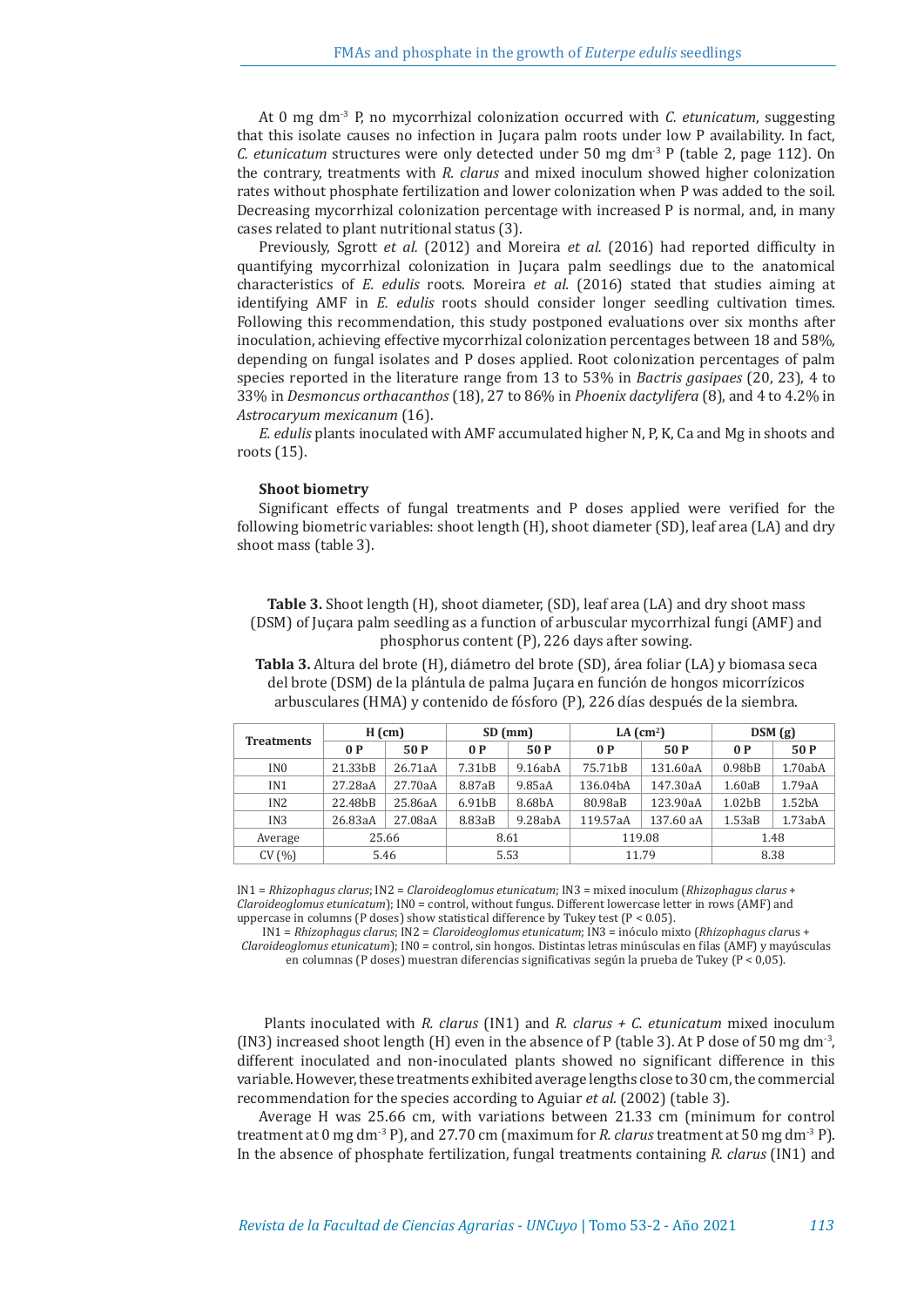mixed inoculum did not differ from each other and showed the highest increases in H, 28% and 26%, respectively, when compared to control.

In the absence of P, fungal treatment with *C. etunicatum* (IN2) did not statistically differ from control, presenting the lowest average H, 21.33 cm and 22.48 cm, respectively. Under phosphate fertilization, fungal treatments did not differ from each other (table 3, page 113).

The H values obtained in this work are higher than those obtained by Sgrott *et al.* (2012) and Moreira *et al.* (2016) when evaluating the effect of AMF on initial growth of *E. edulis*. At 160 days after inoculation, Sgrott *et al.* (2012) recorded average H of 15.52 cm for treatments inoculated with an AMF mixture (*Acaulospora koskei, Scutellospora heterogama, Gigaspora albida, R. clarum*), and 15.70 cm for control, with no significant differences between treatments. Moreira *et al.* (2016) recorded average H ranging between 16.15 cm and 18.25 cm at 180 days after inoculation, with the shortest stem recorded for control treatment and the longest for fungal treatment with AMF soil spores collected using the on-farm method, and finding no differences between treatments as well.

The absence of mycorrhizal effect on early stages of seedling growth can be explained by the large Juçara palm seeds. Venturi and Paulilo (1998) evaluated depletion of seed reserves and the effect of mineral nutrition on *E. edulis* seedlings finding that during initial growth stages, within the first five months after sowing, seedlings still depended on seed reserves.

Considering that the time required to reach these indexes is six to eight months (22), these results demonstrate the positive effects of inoculation with mycorrhizal fungi on growth of Juçara palm seedlings. Treatments with *R. clarus* (IN1) and mixed inoculum reached average values close to those recommended for seedling commercialization, in less time than expected.

Regarding stem diameter (SD), no significant difference was found among fungal treatments (AMFs) regardless P content (table 3, page 113). However, when not inoculated, plants showed higher average SD under phosphate fertilization than in the absence of P. Seedling diameter is one of the most important quality standards (25). According to Duarte *et al.* (2015), seedlings with adequate SD show improved shoot growth balance. Larger diameters indicate better uptake and translocation of nutrients to the plant. According to Silva *et al.* (2015), although no precise standard for Juçara seedlings commercialization is defined, seedlings with a minimum SD of 5 mm are recommended, requiring six to eight months of nursery. Contrasting results show, on one side, no significant difference in SD of *E. edulis* seedlings 160 days after inoculation with AMF (Sgrott *et al*., 2012). On the other side, Moreira *et al.* (2016) did observe significant differences for this variable 180 days after inoculation with AMF, showing that, regardless of AMF used, the presence of mycorrhiza increased seedling diameter when compared to control treatment, without inoculation.

The LA of Juçara palm seedlings in the absence of P showed significant differences among treatments inoculated with *R. clarus* and mixed inoculum, obtaining the highest averages of 136.04 and 119.57 cm<sup>2</sup>, with 80% and 58% increase, respectively (table 3, page 113). Control and treatment with *C. etunicatum* (IN2) did not differ at 0 mg dm-3 P, showing the smallest values, 75.71 and 80.98  $\text{cm}^2$ , respectively (table 3, page 113).

In the presence of phosphate fertilization, treatments did not differ from each other. However, a significant increase in LA was observed for IN1 and IN3 treatments with *C. etunicatum*, (74% and 64%, respectively), at 0 mg dm -3 P (table 3, page 113). These results hold mechanistic importance, since LA expresses the size of the photosynthetic apparatus, influencing carbon assimilation, plant growth and development (16). In *Bactris gasipaes*  seedlings, LA of inoculated plants was significantly higher than that of non-inoculated plants, resulting in more developed plants and, therefore, earlier planting capacity and better performance expectations under field conditions (24). In contrast, assessing AMF contribution to initial growth and P absorption of *Desmoncus orthacanthos* Martius palm, Ramos-Zapata *et al.* (2006) observed that LA significantly responded to P treatments, but not to mycorrhizal treatment.

Dry shoot biomass (DSM) of Juçara seedlings inoculated with *R. clarus* and mixed inoculum, without P, was significantly higher than in control treatment, with 64% and 57% increments, respectively (table 3, page 113). DSM of control plants and those inoculated with *C. etunicatum* (IN2) resulted in the lowest averages, 0.98 and 1.02 g, respectively, not differing significantly from each other at 0 mg dm<sup>-3</sup> P (table 3, page 113).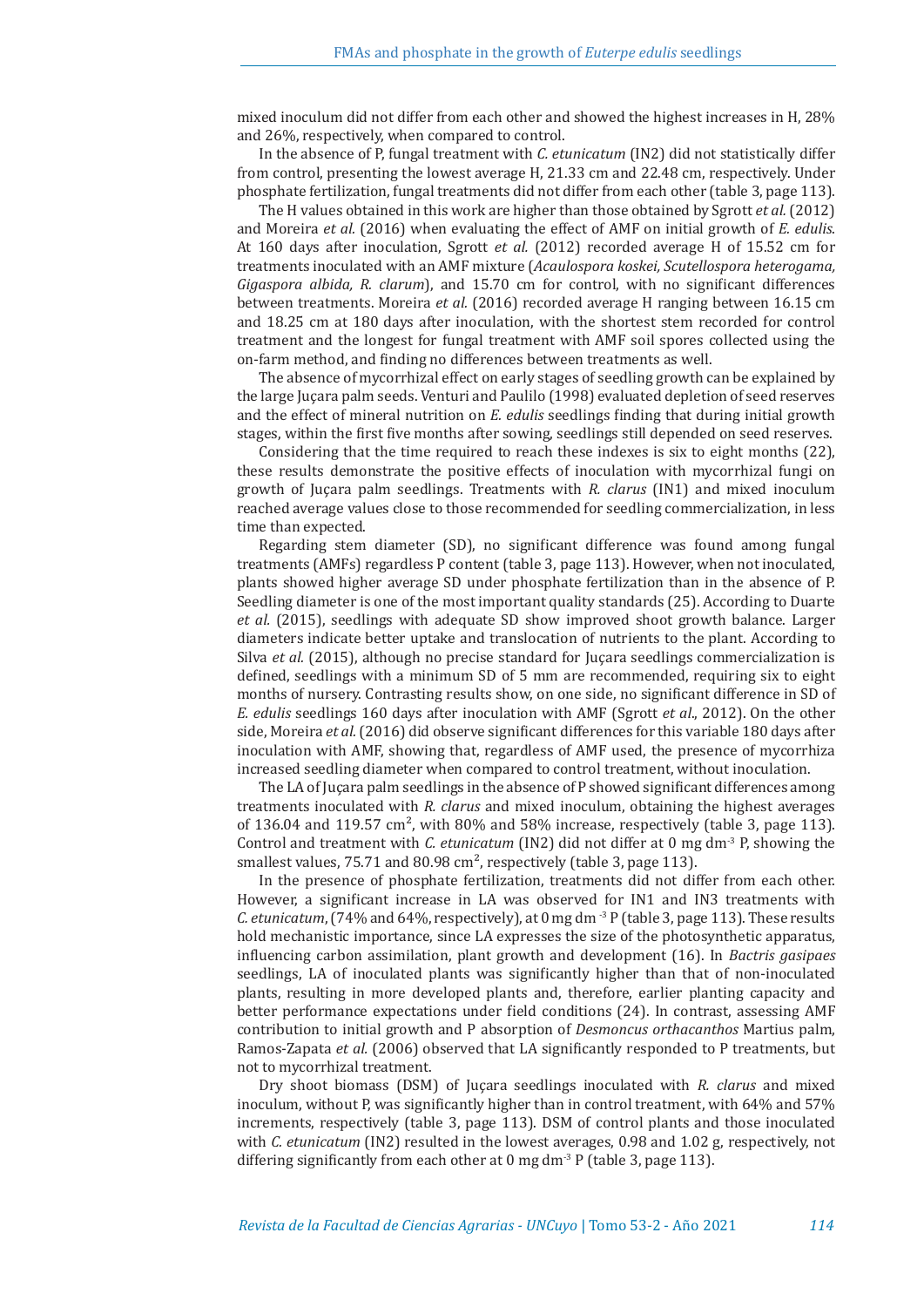Under phosphate fertilization, average DSM of plants with *R. clarus* (IN1) (1.79 g) significantly differed from those with *C. etunicatum* (IN2) holding the lowest average (1.52 g), and not differing from the other treatments under the same P dose. The addition of 50 mg dm<sup>-3</sup> of P increased seedling DSM (table 3, page 113).

When producing *E. edulis* seedlings inoculated with mycorrhizal fungi, Sgrott *et al.* (2012) found no significant difference in DSM five months after inoculation under nursery conditions. However, after 24 months under field conditions, previously inoculated seedlings showed almost 50% increases in dry shoot biomass in relation to non-inoculated plants. Later, Moreira *et al.* (2016) evaluated initial growth of *E. edulis* seedlings inoculated with AMF and found that, regardless of the AMF species, inoculated seedlings showed higher dry shoot biomass than control treatment.

According to Rodrigues *et al.* (2018), greater plant growth after inoculation with mycorrhizal fungi reduces seedling production time and enhances initial growth after field planting. For heart of palm seedlings inoculated with AMF, Silva *et al.* (1998) recorded 140% increase in dry shoot biomass in relation to non-inoculated treatment.

#### **Macronutrient content**

 Shoot nutrient content expresses the ability of AMF to increase soil nutrient absorption. In this work, N, P, K, Ca, Mg and S contents in dry shoot biomass of Juçara palm seedlings were influenced by P doses and fungal treatments (table 4).

**Table 4.** Macronutrient contents, (mg plant<sup>-1</sup>), of Juçara palm seedling as a function of arbuscular mycorrhizal fungi (AMF) and phosphorus content (P), 226 days after sowing.

Tabla 4. Contenido de macronutrientes, (mg planta<sup>-1</sup>), de plántula de palma Juçara en función de hongos micorrízicos arbusculares (HMA) y contenido de fósforo (P), 226 días

|                   |                             | N       |                     | P                  | $\bf K$             |         |  |  |  |
|-------------------|-----------------------------|---------|---------------------|--------------------|---------------------|---------|--|--|--|
| <b>Treatments</b> | $(mg$ plant <sup>-1</sup> ) |         |                     |                    |                     |         |  |  |  |
|                   | 0P                          | 50 P    | 0P                  | 50 P               | 0 P                 | 50 P    |  |  |  |
| IN <sub>0</sub>   | 13.03bB                     | 24.17aA | 0.63 <sub>bB</sub>  | 2.36bA             | 12.21bB             | 20.64aA |  |  |  |
| IN1               | 20.93aB                     | 26.50aA | 2.20aB              | 3.00aA             | 19.71aA             | 21.47aA |  |  |  |
| IN <sub>2</sub>   | 13.90bB                     | 22.40aA | 0.66bB              | 2.01aA             | 13.40bB             | 17.80aA |  |  |  |
| IN <sub>3</sub>   | 20.30aB                     | 25.86aA | 2.05aB              | 2.77aA             | 20.61aA             | 21.04aA |  |  |  |
| General average   | 20.89                       |         | 1.96                |                    | 18.36               |         |  |  |  |
| CV(%)             | 10.40                       |         | 10.20               |                    | 12.40               |         |  |  |  |
|                   |                             | Ca      | Mg                  |                    | S                   |         |  |  |  |
| <b>Treatments</b> | $(mg$ plant <sup>-1</sup> ) |         |                     |                    |                     |         |  |  |  |
|                   | 0P                          | 50 P    | 0P                  | 50 P               | 0P                  | 50 P    |  |  |  |
| IN <sub>0</sub>   | 6.38bB                      | 12.90aA | 2.93 <sub>bB</sub>  | 6.21 <sub>bA</sub> | 2.66bB              | 3.86aA  |  |  |  |
| IN1               | 10.91aB                     | 13.12aA | 5.65aB              | 6.63aA             | 4.33aA              | 4.35aA  |  |  |  |
| IN <sub>2</sub>   | 6.87bB                      | 12.00aA | 2.95 <sub>b</sub> B | 5.48bA             | 2.68 <sub>b</sub> B | 3.49aA  |  |  |  |
| IN <sub>3</sub>   | 10.92aA                     | 12.53aA | 5.49aB              | 6.28aA             | 4.07aA              | 4.10aA  |  |  |  |
| General average   | 10.70                       |         |                     | 5.20               | 3.69                |         |  |  |  |
| CV(%)             | 10.40                       |         |                     | 11.20              | 8.92                |         |  |  |  |

después de la siembra.

IN1 = *Rhizophagus clarus*; IN2 = *Claroideoglomus etunicatum*; IN3 = mixed inoculum (*Rhizophagus clarus* + *Claroideoglomus etunicatum*); IN0 = control, without fungus. Different lowercase letter in rows (AMF) and uppercase in columns (P doses) show statistical differences by Tukey test (P < 0.05).

IN1 = *Rhizophagus clarus*; IN2 = *Claroideoglomus etunicatum*; IN3 = inóculo mixto (*Rhizophagus clar*us + *Claroideoglomus etunicatum*); IN0 = control, sin hongos. Distimtas letras minúsculas en filas (AMF) y mayúsculas en columnas (P doses) muestran diferencias significativas según la prueba de Tukey (P < 0,05).

In the absence of phosphate fertilization, macronutrient contents were statistically higher in Juçara seedlings inoculated with *R. clarus* (IN1) and mixed inoculum (IN3), than in control. Macronutrient content increments for treatments with *R. clarus* and mixed inoculum were: 61% and 56% for N; 249% and 225% for P; 61% and 69% for K; 71% and 71% for Ca; 93% and 87% for Mg; and 63% and 53% for S, respectively, when compared to control treatment (without inoculum at P dose of 0 mg dm<sup>-3</sup>) (table 4).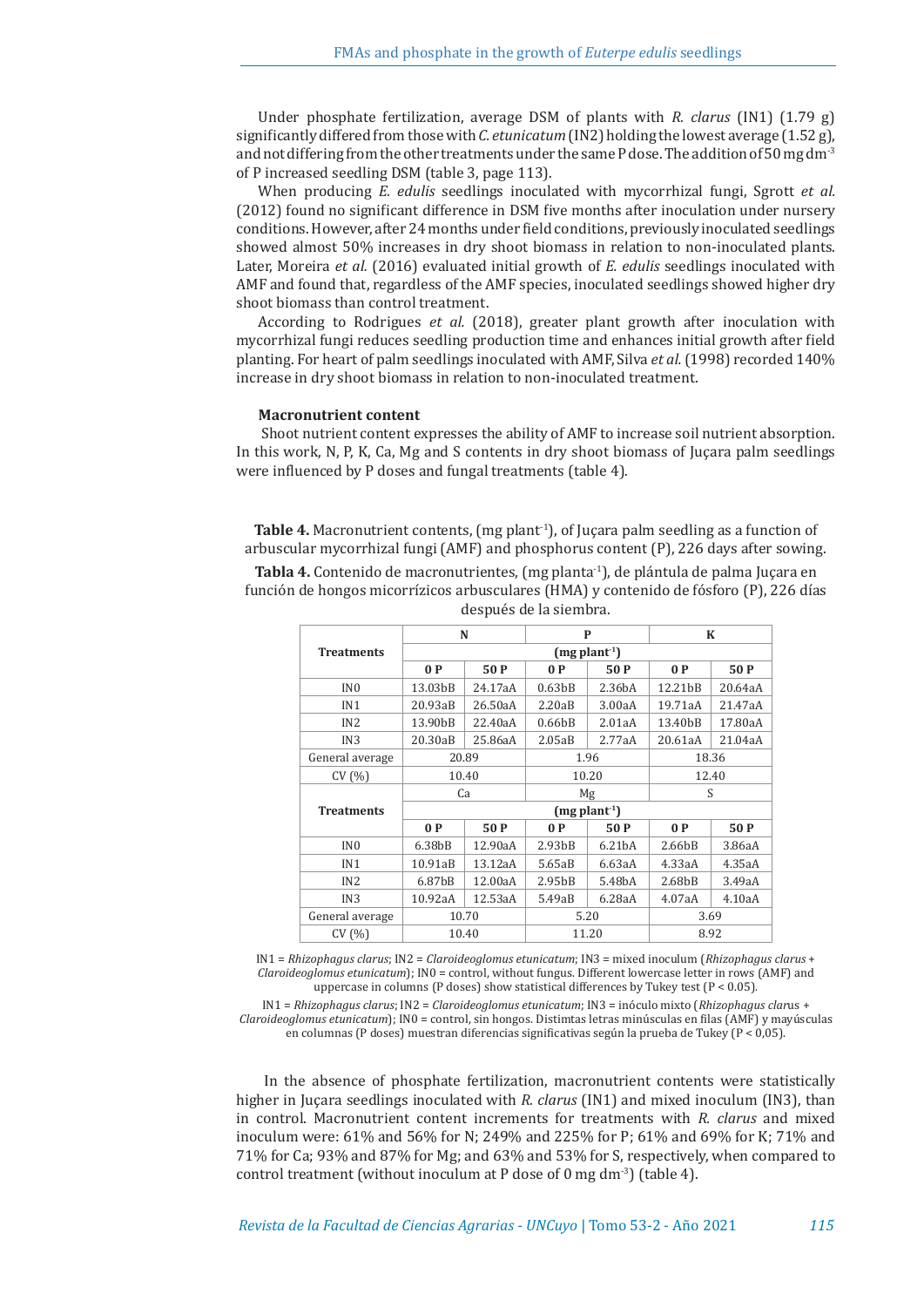N, K, Ca and S contents were not influenced by fungal treatments at 50 mg dm<sup>-3</sup> *P. Meanwhile*, treatments with *R. clarus* (IN1) and mixed inoculum did not differ for P content but were statistically superior to control treatments without inoculation and with *C. etunicatum* (IN2) at 50 mg dm-3 P (table 4, page 115).

At 50 mg  $dm<sup>3</sup>$  P, macronutrient contents of all treatments increased. However, in treatments with *R. claruse* and mixed inoculum, P application did not affect K and S contents (table 4, page 115). This was also observed for Ca contents in treatments with mixed inoculum (table 4, page 115). These results demonstrated that using mycorrhizal fungi was effective even in the absence of phosphate fertilization, evidencing economy of inputs for seedling production.

Moreira *et al.* (2016) recorded greater N, P, K, Ca and Mg accumulation in DSM of Juçara seedlings six months after inoculation with AMF, demonstrating the significant effect of this association for plant nutrition. Sgrott *et al.* (2012) also evidenced several benefits of mycorrhizal inoculation of *E. edulis* seedlings but did not evaluate shoot nutrient contents. Before, Lima *et al.* (2014) had evaluated growth of *E. edulis* seedlings in response to different P doses 12 months after phosphate application and concluded that P did not change plant nutrient content, finding the following nutrient absorption sequence in shoots: N> Ca> K> Mg> P> S, but not quantifying these nutrients in plants.

Studies involving associations between mycorrhizal fungi and plants have proven to be important. AMF improve plant nutritional status, promoted by a more efficient soil exploration, easier access to soil micropores by fungal hyphae and consequent higher nutrient absorption capacity. In addition, hyphae produce and exude organic compounds that facilitate phosphate solubilization, increasing nutrients availability (17). In this sense, Ait-El-Mokhtar *et al.* (2019) reported the importance of AMF in stabilizing K, P and Ca levels, and also Ca / Na, K / Na ratios in *Phoenix dactylifera* L. plants submitted to salt stress. This greater nutrient accumulation in plant tissues provides higher seedling quality and, consequently, greater chance of survival. In this respect, the use of inoculants with AMF results in more vigorous plants obtained by a low-cost production strategy. Moreira *et al.* (2016) reported that these benefits are even more significant for plants like *E. edulis*, since the species, now threatened with extinction, has difficulties germinating and stabilize in the field.

#### **Conclusions**

AMF, a biological agent of mutualistic associations with plants, constitutes an innovative approach to sustainable agriculture, contributing to increase plant survival rate, a key-factor for the successful reintroduction and conservation of *E. edulis*, as well as for its commercial exploitation.

Fungal species *R. clarus* and mixed inoculum (*R. clarus + C. etunicatum*) have high infectious potential, promote greater growth, and shoot dry matter accumulation of *E. edulis* plants.

Fungal species *R. clarus* and mixed inoculum (*R. clarus + C. etunicatum*) show associative preference with roots of *E. edulis* seedlings.

Inoculation with *R. clarus* and mixed inoculum (*R. clarus + C. etunicatum*), in the absence of P, contributes to greater N, P, K, Ca, Mg and S accumulation in *E. edulis* plants.

#### **References**

- 1. Aguiar, F. F. A.; Schaefer, S. M.; Lopes, E. A.; Toledo, C. B. 2002. Produção de mudas de palmito-juçara: *Euterpe edulis* Mart. São Paulo: Governo do Estado de São Paulo-Secretaria de Estado do Meio Ambiente. 16 p.
- 2. Ait-El-Mokhtar, M.; Laouane, R. B.; Anli, M.; Boutasknit, A.; Wahbi, S.; Meddich, A. 2019. Use of mycorrhizal fungi in improving tolerance of the date palm (*Phoenix dactylifera* L.) seedlings to salt stress. *Scientia Horticulturae.* 253:429-438. https://doi.org/10.1016/j. scienta.2019.04.066.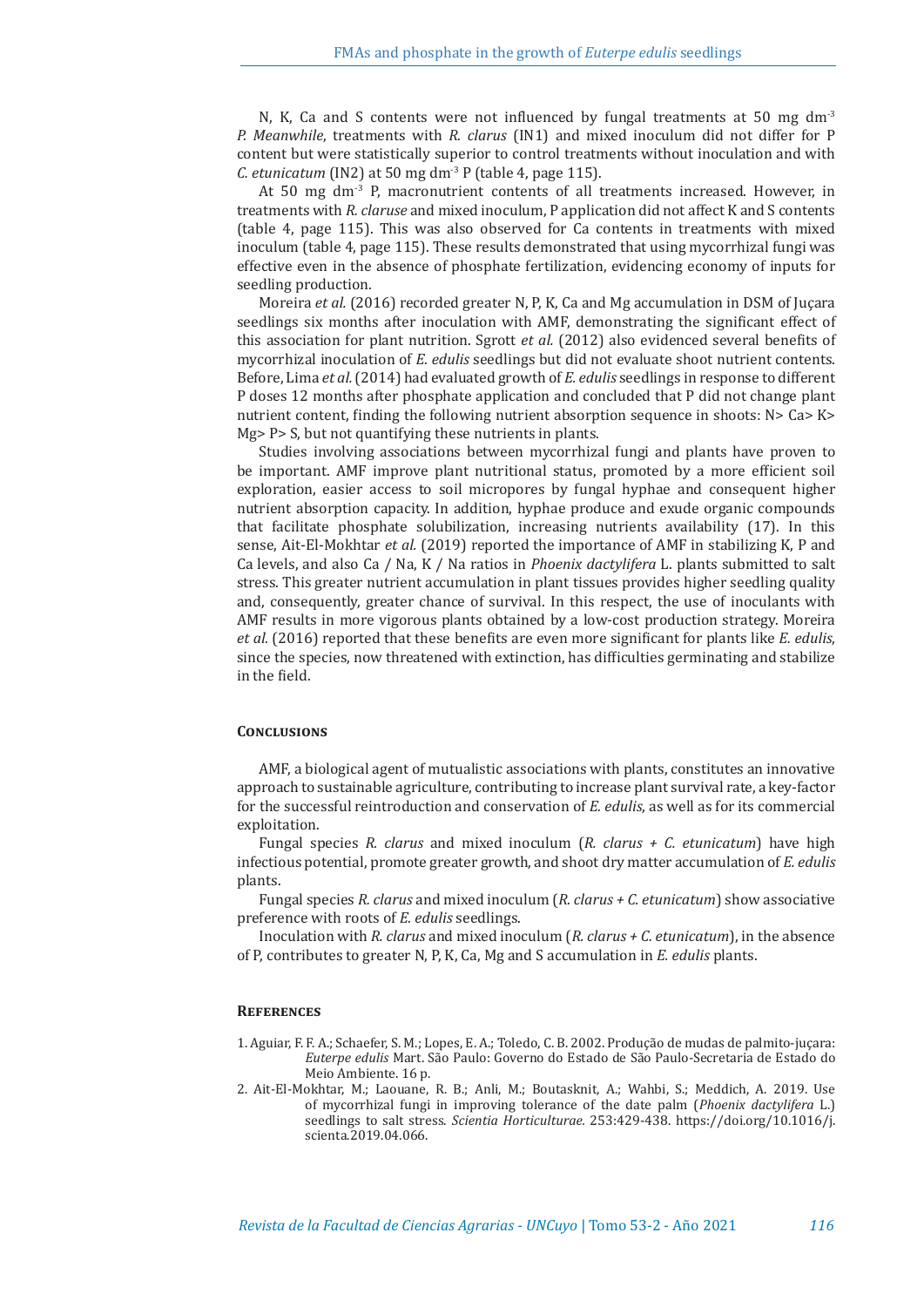- 3. Borges, G. S. C.; Vieira, F. G. K.; Copetti, C.; Gonzaga, L. V.; Zambiazi, R. C.; Filho, J. M.; Fett, R. 2011. Chemical characterization, bioactive compounds, and antioxidant capacity of Jussara (*Euterpe edulis*) fruit from the Atlantic Forest in southern Brazil. Food Research International. 44: 2128-2133. https://doi.org/10.1016/j.foodres.2010.12.006.
- 4. Giovannetti, M; Mosse B. 1980. An evaluation of techniques for measuring VA mycorrhizal infection in roots. New Phytologist. 84: 489-500.
- 5. Guergoletto, K. B.; Costabile, A.; Flores, G.; Garcia, S.; Gibson, G. R. 2016. In vitro fermentation of juçara pulp (*Euterpe edulis*) by human colonic microbiota. Food Chemistry. 196: 251-258. https://doi.org/10.1016/j.foodchem.2015.09.048.
- 6. Guimarães, L. A. O. P.; Souza, R. G. 2017. Palmeira Juçara: Patrimônio Natural da Mata Atlântica no Espírito Santo. Vitória: INCAPER. 68 p.
- 7. Hoagland, D. R.; Arnon, D. I. 1950. The water culture method for growing plants without soils. Berkeley: California Agricultural Experimental Station. 347 p.
- 8. Jackson, M. L. 1965. Soil chemical analysis. 5° ed. Englewood Cliffs: Prentice-Hall. 498 p.
- 9. Koske, R. E.; Gemma, J. N. 1989. Observations on ' sporocarps ' of the VA mycorrhizal fungus Rhizophagus litchii. Mycological Research. 92 (4): 488-490.
- 10. Leite, T. S.; Dombroski, J. L. D.; Freitas, R. M. O.; Leite, M. S.; Rodrigues, M. R. O. 2017. Produção de mudas de *Enterolobium contortisiliquum* e partição de assimilados em resposta à adubação fosfatada e inoculação com fungos micorrízicos. Ciência Florestal. 27: 1157-1166. http:// dx.doi.org/10.5902/1980509830293.
- 11. Leitman, P.; Soares, K.; Henderson, A.; Noblick, L.; Martins, R. C. 2015. Arecaceae in Lista de Espécies da Flora do Brasil. Jardim Botânico do Rio de Janeiro. http://floradobrasil.jbrj. gov.br/jabot/floradobrasil/FB53>. (Date of consultation: 05/01/2020).
- 12. Lima, F. S.; Sousa, C. S. 2014. Crescimento e nutrição de mudas de clones de eucalipto inoculadas com fungos micorrízicos. Pesquisa Agropecuária Tropical. 2: 110-118. http:/ /www.scielo. br/ pdf/ pat/ v44n2/ v44n2a06.pdf.
- 13. Mesquita, B. 2012. Planting Trees + Creating Jobs in Brazil's Atlantic Forest. https://www. conservation.org/blog/planting-trees-creating-jobs-in-brazil-s-atlantic-forest (Date of consultation: 20/12/2019).
- 14. Ministério de Estado e Meio Ambiente. 2008. Instrução Normativa N° 6. Diário Oficial da União. 185: 75-84.
- 15. Moreira, S. L. S.; Prates Júnior, P.; Fernandes, R. B. A.; Cunha, A. C. M. M.; Campos, A. N. R. 2016. Growth and nutrients uptake in *Euterpe edulis* Martius inoculated with arbuscular mycorrhizal fungi. Pesq. Agropec. Trop. 46: 169-176. 10.1590/1983-40632016v4639547.
- 16. Nadeem, S. M.; Maqshoof, A.; Zahir, A. Z.; Arshad, J.; Muhammad, A. 2014. The role of mycorrhizae and plant growth promoting rhizobacteria (PGPR) in improving crop productivity under stressful environments. Biotechnology advances. 32: 429-448. https:/ /doi.org/ 10.1016/j. biotechadv.2013.12.005.
- 17. Pellegrino, E.; Bedini, S.; Avio, L.; Bonari, E.; Giovannetti, M. 2011. Field inoculation effectiveness of native and exotic arbuscular mycorrhizal fungi in a Mediterranean agricultural soil. Soil Biol. Biochem. 43: 367-376. https://doi.org/10.1016/j.soilbio.2010.11.002.
- 18. Ramos-Zapata, J. A.; Orellana, R.; Allen, E. B. 2006. Mycorrhizal dynamics and dependence of *Desmoncus orthacanthos* Martius (Arecaceae), a native palm of the Yucatan Peninsula, Mexico. Interciencia. 31: 364-370. https://www.researchgate.net/publication/46416906.
- 19. Rodrigues, L. A.; Barroso, D. G.; Fiqueiredo, F. A. M. M. A. 2018. Fungos micorrízicos arbusculares no crescimento e na nutrição mineral de mudas de Tectona grandis L. F. Ciência Florestal. 28 (1): 25-34.
- 20. Sgrott, A. F.; Booz, M. R.; Pescador, R.; Heck, T. C.; Stümer, S. L. 2012. Arbuscular mycorrhizal inoculation increases biomass of *Euterpe Edulis* and *Archontophoenix Alexandrae* after two years under field conditions. Revista Brasileira de Ciências do Solo. 36: 1103-1112. https://doi.org/10.1590/S0100-06832012000400005.
- 21. Silva, E. M. R.; Sudo, A.; Almeida, D. L.; Matos, R. M. B.; Pereira, M. G.; Bovi, M. L. A.; Machado, C. T. T. 1998. Ocorrência e Efetividade de Fungos Micorrízicos em Plantas Cultivadas. Seropédica: Embrapa Agrobiologia. Embrapa- CNPAB. 25 p.
- 22. Silva, F. A. M.; Souza, I. V.; Zanon, J. A.; Nunes, G. M.; Silva, R. B.; Ferrari, S. 2015. Produção de mudas de juçara com resíduos agroindustriais e lodo de esgoto compostados. Brazilian Journal of Biosystems Engineering. 9: 109-121.
- 23. Siqueira, A. P. S.; Santos, K. F. S.; Barbosa, T. A.; Freire, L. A. S.; Camêlo, Y. A. 2018. Technological differences between açai and juçara pulps and their sorbets. *Braziliam Journal of Food Technology.* 21: 1-6. 10.1590/1981-6723.4717.
- 24. Souza, F. A.; Gomes, E. A.; Vasconcelos, M. J. V. 2011. Micorrizas arbusculares: perspectivas para aumento da eficiência de aquisição de fósforo (P) em Poaceae - gramíneas. Sete Lagoas, MG: Embrapa Milho e Sorgo. 30 p.
- 25. Trazzi, P. A.; Caldeira, M. V. W.; Colombi, R.; Gonçalves, E. O. 2012. Qualidade de mudas de *Murraya paniculata* produzidas em diferentes substratos. Revista Floresta. 42: 621-630. http:// dx.doi.org/10.5380/rf.v42i3.19718.
- 26. Venturi, S.; Paulilo, M. T. S. 1998. Esgotamento das reservas na semente de Euterpe edulis Mart. e efeito da nutrição mineral nas plântulas. Acta. bot. bras. 12(3): 215-220.